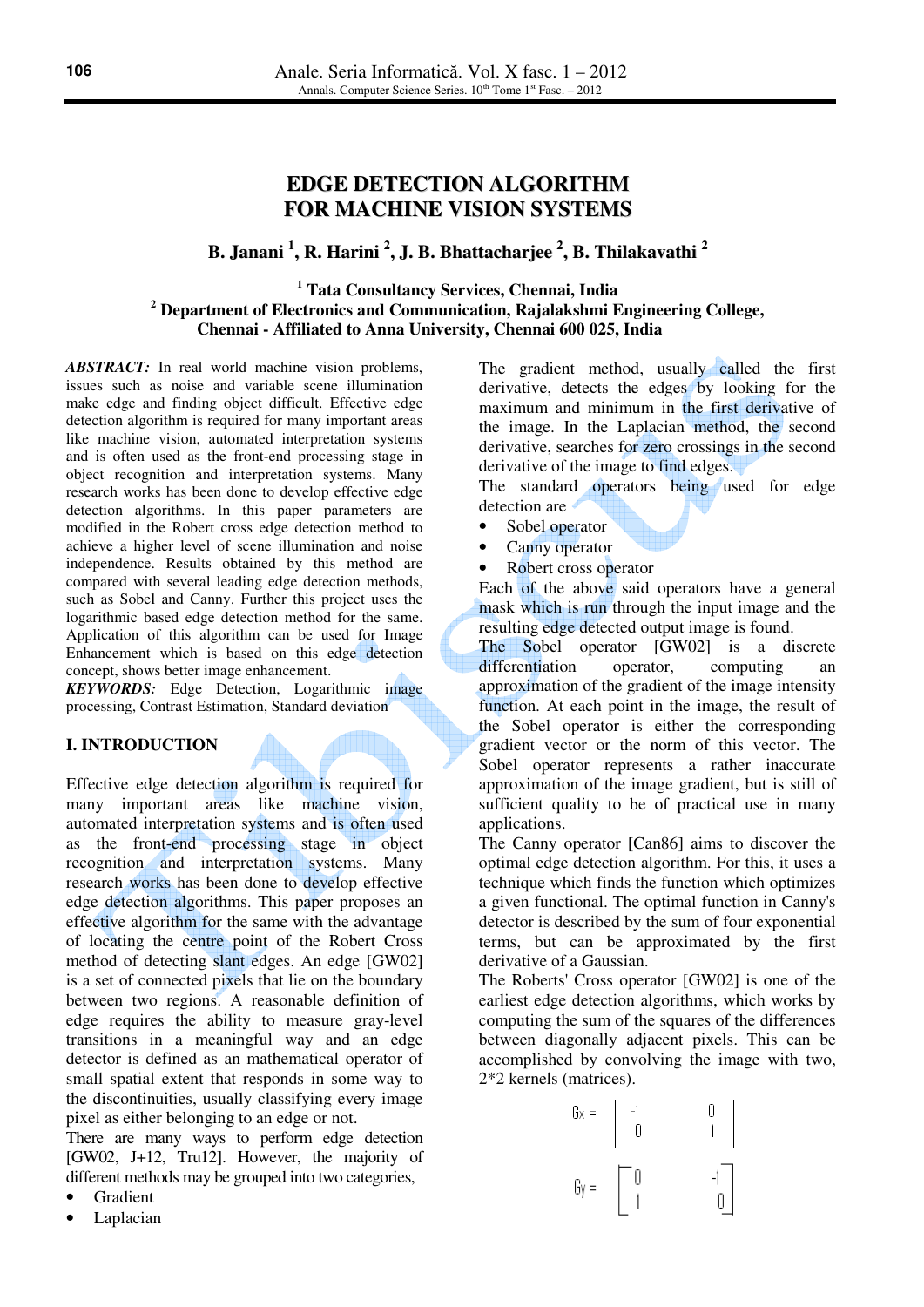The main reason for using the Roberts Cross operator is that it is very quick to compute. Only four input pixels need to be examined to determine the value of each output pixel, and only subtractions and additions are used in the calculation.

In addition there are no parameters to be set. Roberts Cross operator responds differently to different frequencies and orientations. Its main disadvantages are that since it uses such a small kernel, it is very sensitive to noise and the centre pixel cannot be located. It also produces very weak responses to genuine edges unless they are very sharp.

# **II. BACKGROUND**

In this section, the Logarithmic image processing model and Parameterized Logarithmic image processing model and its properties are discussed.

# A. *Logarithmic Image Processing Model*

The key in the logarithmic image processing [DC93] is a homomorphic function, which exhibits a logarithmic behavior, transforming the product into a sum. The image functions are bounded between values [0*, D*]. During the image processing, the mathematical operations on real valued functions use implicitly the algebra of the real numbers i.e. on the real axis are faced with results that do not belong anymore to the interval [0*, D*]. Initial implementations of the LIP model are given by Jourlin and Pinoli [JP88].

These mathematical tools only realize their efficiency when they are put into a well defined algebraic framework, most of the time of a vectorial nature. Further the operations such as the addition "+" and multiplication "x" might not be suitable for some image processing tasks.

The direct addition of brightness of two images is not a satisfactory solution to add two images, because the result sometimes may be out of the brightness range of a digital image. Therefore, new operations were developed and a new algebraic structure defined for a particular image processing problem. The LIP model, which provides a new algebraic structure and a set of new operations for image processing, has been proved to be mathematically well defined and also physically well justified because it is consistent with Weber's law and the saturation characteristics of the human visual system.

Jourlin and Pinoli, have defined the contrast of an image using the LIP model, in their paper, "Contrast definition and contour detection for logarithmic images", and have applied the contrast definition to edge detection. They have concluded

that the LIP model's framework is more accurate for the introduction of a rigorous definition of contrast in the context of human vision, or more generally of logarithmic images and sensors.

# *B. The PLIP (Parameterized Logarithmic Image Processing) MODEL*

This model modifies well known edge detection methods for better results, with the goal of a simple and quick edge detection process. There are five fundamental requirements for an image processing framework.

It must be based on a physically and/or psychophysically relevant image formation model.

Its mathematical structures and operations must be both powerful and consistent with the physical nature of the images.

Its operations must be computationally effective.

It must be practically fruitful.

It must not damage either signal.

A LIP based Sobel operator [DC93] works in the same manner as the standard Sobel operator, with the exception that it uses LIP arithmetic. As such, this operator also has the same desirable properties, independence of overall illumination and pixel by pixel changes in illumination. This method, on further improvement, is shown to yield better results.

The parameterization of the above model is the PLIP model [PWA07] which is the Parameterized Logarithmic Image Processing model, which is a non linear framework addressing the above said issues. By using this model, instead of simply using the same values as in linear image processing, better results were obtained and hence more accurate edge detection results. Further, the Sobel operator is only applied in the horizontal and vertical orientations. By including a diagonal PLIP Sobel filer, edges which are commonly missed by the Sobel filters are detected. These methods can also be extended to any edge detection methods for better results.

The following points illustrate the advantages in going for the PLIP model:

- It maintains the pixel values inside the allowable range.
- It more accurately process images from a human visual system point of view.

This model uses the PLIP arithmetic rather than the normal arithmetic (that is, usual addition, subtraction etc). The main feature of this model is that it uses the input image as well as the gray tone function of the input image, for the computation of the functions. This model is physically consistent with real world model for image processing.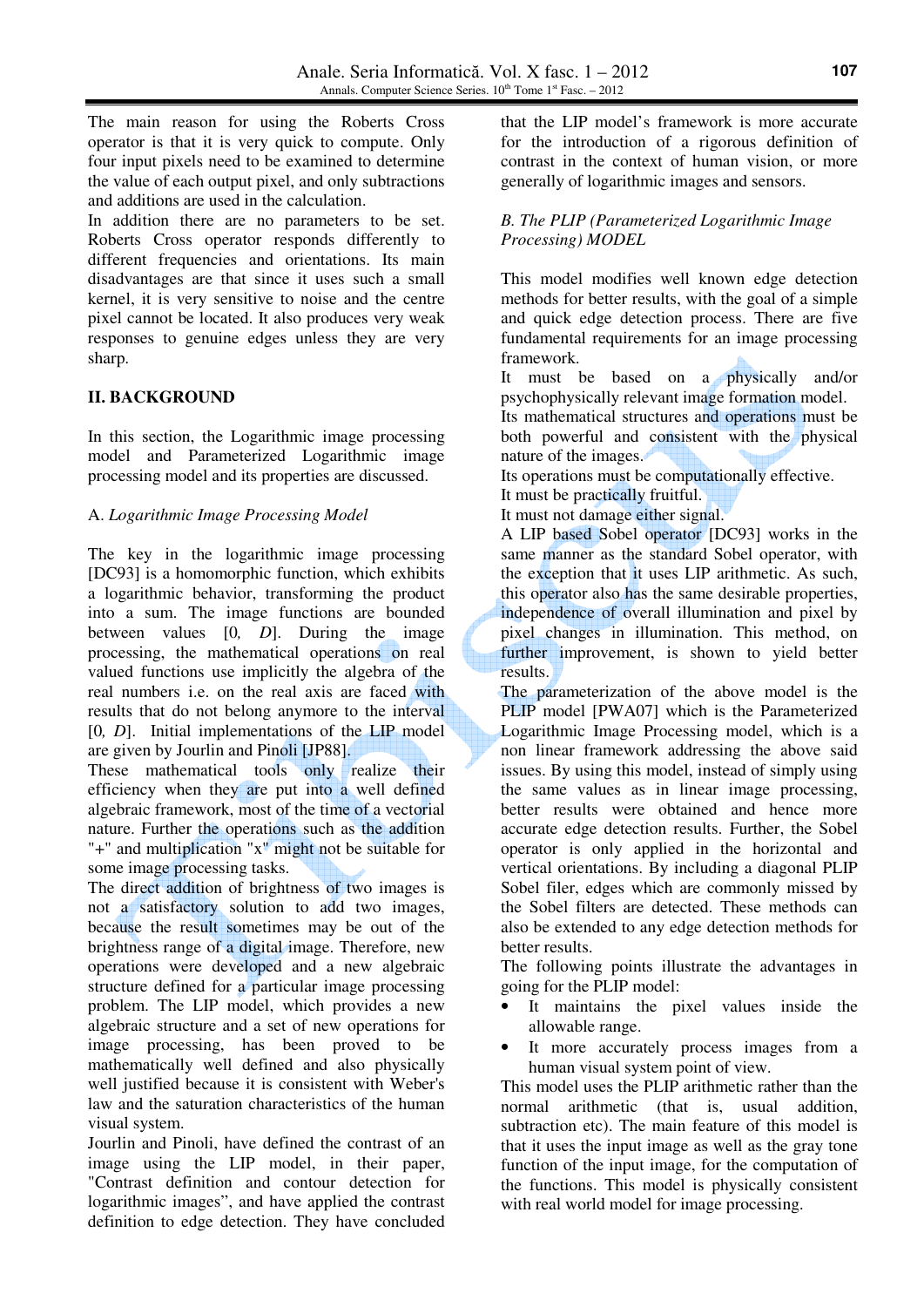From experimental results, it was seen that the Sobel method has a tendency to miss the lowest contrast edges, while the Canny algorithm is more likely to give crooked edges and false alarm pixels. The proposed algorithm, on the other hand, is able to find all edges in all the images, scoring better than 0.9 on Pratt's Figure of Merit for every image. The properties of the PLIP arithmetic [PWA08], namely the PLIP addition, the PLIP subtraction and PLIP multiplication are explained as follows. Consider f, g and h to be any gray tone values of an input image, I.

**PLIP addition:** PLIP addition (+) can be shown to satisfy the following properties:

*Associativity* 

(f (+) (g (+) h)) = (f (+) (g (+) h)), for all f, g, h, input image

*Neutral Element*   $(0 (+) f) = f$ , for f input image

*Commutative*   $(f (+) g) = (g (+) f)$ , for all f, g input image.

**PLIP Subtraction:** PLIP subtraction (-) is shown to have the same properties of that of the PLIP addition.

**PLIP Multiplication:** PLIP scalar multiplication (\*) between two image elements have the following properties:

*Associativity*:  $(a (*) (b (*) f) = ((a (*) b) (*) f)$ , where a and b are real numbers.

*Unit Element*   $1 (*) f = f$ 

*Double Distributivity*   $(a (*) (f (+) g) = (a (*) f) (+) (a (*) g)$  $(a (+) b) (*) (f) = (a (*) f) (+) (a (*) g)$ 

# **III. PROPOSED ALGORITHM**

The Proposed PLIP Method described earlier can be split into the following stages:

- Gray Tone Image
- PLIP Arithmetic
- Contrast Estimation
- Edge Detection
- Image Enhancement

#### A.*GRAY TONE IMAGE*

In this PLIP model, images are processed as gray tone functions. The gray tone image of the input image is computed as follows:

$$
g(i,j) = M - f(i,j)
$$
 (1)

where:

f (i,j) denotes the input image,

g (i,j) denotes the gray tone function of the input image, and

M denotes the maximum value of the range.

The gray tone function is much like a photonegative.





# *B. PLIP ARITHMETIC*

The PLIP arithmetic used in the model is summarized as follows

$$
a (+) b = a + b - (a b / r (M))
$$
 (2)

$$
a(-) b = k (M) * ((a - b) / (k (M) - g))
$$
 (3)

$$
a(x) b = P-1 ((P (a) . P (b))
$$
 (4)

$$
P(a) = -L(M) \cdot \ln(1 - (f/L(M)))
$$
 (5)

$$
I (a) = L (M) . (1 - exp (-f/L (M) ^ (1/2))
$$
 (6)

where:

f

(+) denotes PLIP addition,

(-) denotes PLIP subtraction,

(x) denotes PLIP multiplication,

a and b are any gray tone pixel values,

c is a constant,

M is the maximum value of the range,

 $r(M)$ ,  $L(M)$ , and  $k(M)$  are arbitrary functions.

It has been found that the best value of these arbitrary functions is 1026.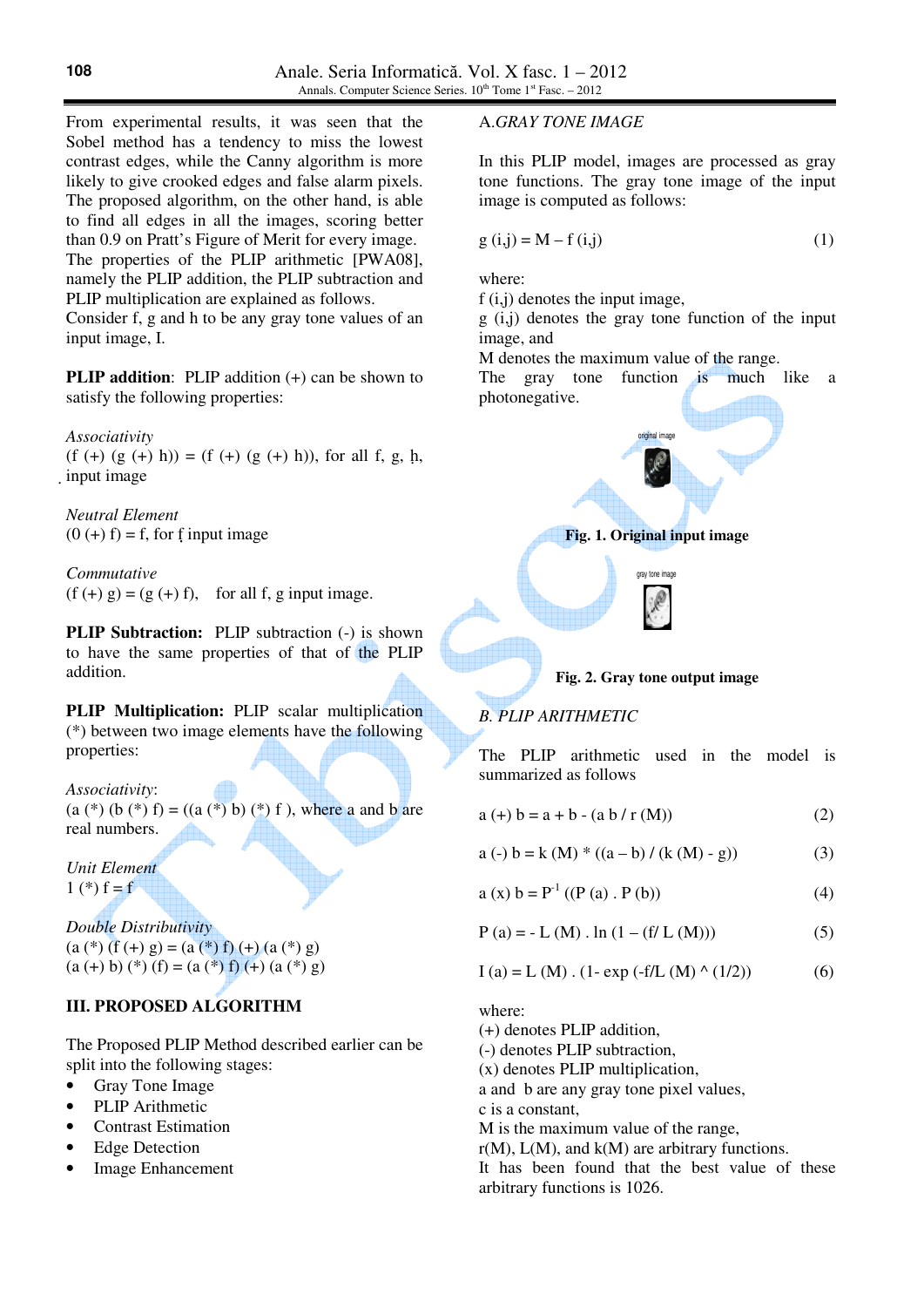#### *C. CONTRAST ESTIMATION*

As against other standard methods, which involve the use of mask sliding over the input image directly, in PLIP method, first the contrast between the pixels in the image is found. It is common to consider edges as region of high contrast.

The contrast estimation is done in two steps:

Define a neighborhood in the input image of any desirable size. The bigger the neighborhood the less sharper the image will be. Most commonly used size is a 3x3 or 5x5.

The next step is to find the LIP contrast between a given pixel and every other pixel in the neighborhood.

The LIP contrast between two pixels of an image is found by the following formula:

$$
C=If(x, y) (-) f(x', y')|
$$
 (7)

where  $f(x, y)$  and  $f(x', y')$  are any two pixels in the image.

This contrast estimator has many properties.

- It is not dependent on the intensity level of the illumination, and
- It is robust in small scale changing illuminations, specifically at the pixel by pixel scale.

The former can be shown through manipulation of the light intensity formulae used to derive the LIP model, and the latter cab be shown by modeling an image as the LIP summation of the objects plus the illumination.

### *D. EDGE DETECTION*

Having found the contrast between the pixels in the neighborhood, the next step is to find the likelihood of an edge in the neighborhood. The weighted sum of these contrast measurements is taken to determine the likelihood that the pixel is an edge. This is done according to the following formula:

$$
E = (1 / count(A)) (*) \sum C_{(x, y), (x', y')} \tag{8}
$$

where  $count(A)$  represents the number of pixels in the neighbourhood A. Finally, the data is computed with a threshold to produce the binary output. The Sobel based LIP operator functions in the same manner as the standard Sobel kernels, with the exception that LIP arithmetic operations are used. The Sobel operator is applied for vertical orientation and horizontal orientation, and the magnitude of the two is then taken.

As will be seen in the results, however, this has a tendency to miss diagonal edges. From previous

discussions, it is known that Robert Cross operator provides better result to the diagonal edges, but the exact locations of the edges are missed. Hence combining the property of Robert Cross and that of Sobel kernel, multi-directional Robert Cross kernels are obtained. This works well with horizontal, vertical and the diagonal edges.

The general matrix of Robert Cross is given as follows:



**Fig. 3. General Matrix of the Robert Cross operator**

The required diagonal filter is constructed by rotating the above mask by 45 degrees and thereby converting the 2x2 block into a 3x3 block. The matrix is as follows:

| Fig. 4. Matrix of the Diagonal filter |  |  |  |  |
|---------------------------------------|--|--|--|--|

It is to be noted that all blank spaces are filled with 0s while rotating the previous matrix. It is important to note that, for both kernels, PLIP arithmetic is used. This information is collected for all four directions, and is combined in the same manner as in formula given for edge.

# *E. IMAGE ENHANCEMENT*

The image obtained from the above algorithm can be enhanced by the Edge Detection using Image Enhancement (EDIE) algorithm [P+08]. This is mainly done for evaluating the performance of various algorithms.

#### **IV. EXPERIMENTAL RESULTS**

The algorithm was implemented in MATLAB 7.4 and the following images were used as inputs: Product 3S, Gold coin, Stone wall, Lena, Saturn, Peppers, Fire cube and House, all symmetric images. The results of the algorithm were compared with that of Sobel and Canny edge detection operators. The parameter used for evaluating the performance of the operators is the standard deviation of the output images. It can be shown that the algorithm has the least value of standard deviation and hence outperforms the leading operators for most of the images.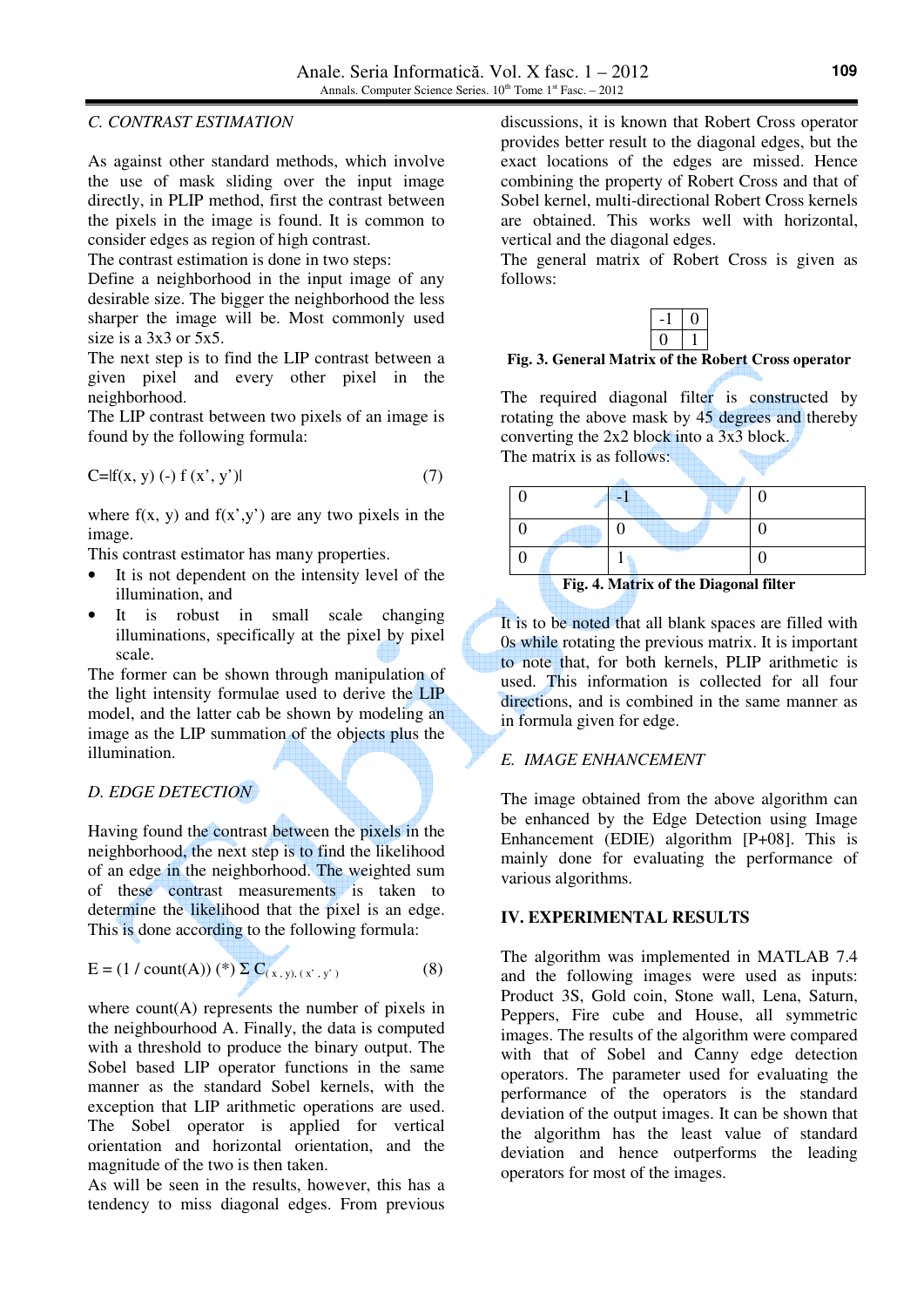Anale. Seria Informatică. Vol. X fasc. 1 – 2012 Annals. Computer Science Series.  $10^{th}$  Tome  $1^{st}$  Fasc. -  $2012$ 



**Fig. 5 Comparison of results of Sobel, Canny operators and the Proposed algorithm**

# *A. COMPARISON OF RESULTS*

The performance of the Sobel operator, Canny operator and the proposed algorithm is evaluated by comparing the standard deviations of the edge detected output image.

**Table 1. Comparison of standard deviations of the Sobel operator, Canny operator and the proposed algorithm**

| $\frac{1}{2}$ and $\frac{1}{2}$ and $\frac{1}{2}$ and $\frac{1}{2}$ |              |          |                  |  |  |
|---------------------------------------------------------------------|--------------|----------|------------------|--|--|
| Original                                                            | <b>Sobel</b> | Canny    | <b>Proposed</b>  |  |  |
| Image                                                               | Operator     | Operator | <b>Algorithm</b> |  |  |
| Product 3s                                                          | 0.1234       | 0.1239   | 0.1062           |  |  |
| Gold coin                                                           | 0.0709       | 0.078    | 0.0701           |  |  |
| Stone wall                                                          | 0.0227       | 0.0838   | 0.0638           |  |  |
| Lena                                                                | 0.1108       | 0.1272   | 0.0888           |  |  |
| Saturn                                                              | 0.0754       | 0.0713   | 0.0739           |  |  |
| Peppers                                                             | 0.0693       | 0.0919   | 0.0781           |  |  |
| Fire cube                                                           | 0.0733       | 0.0852   | 0.0726           |  |  |
| House                                                               | 0.0945       | 0.1105   | 0.0947           |  |  |